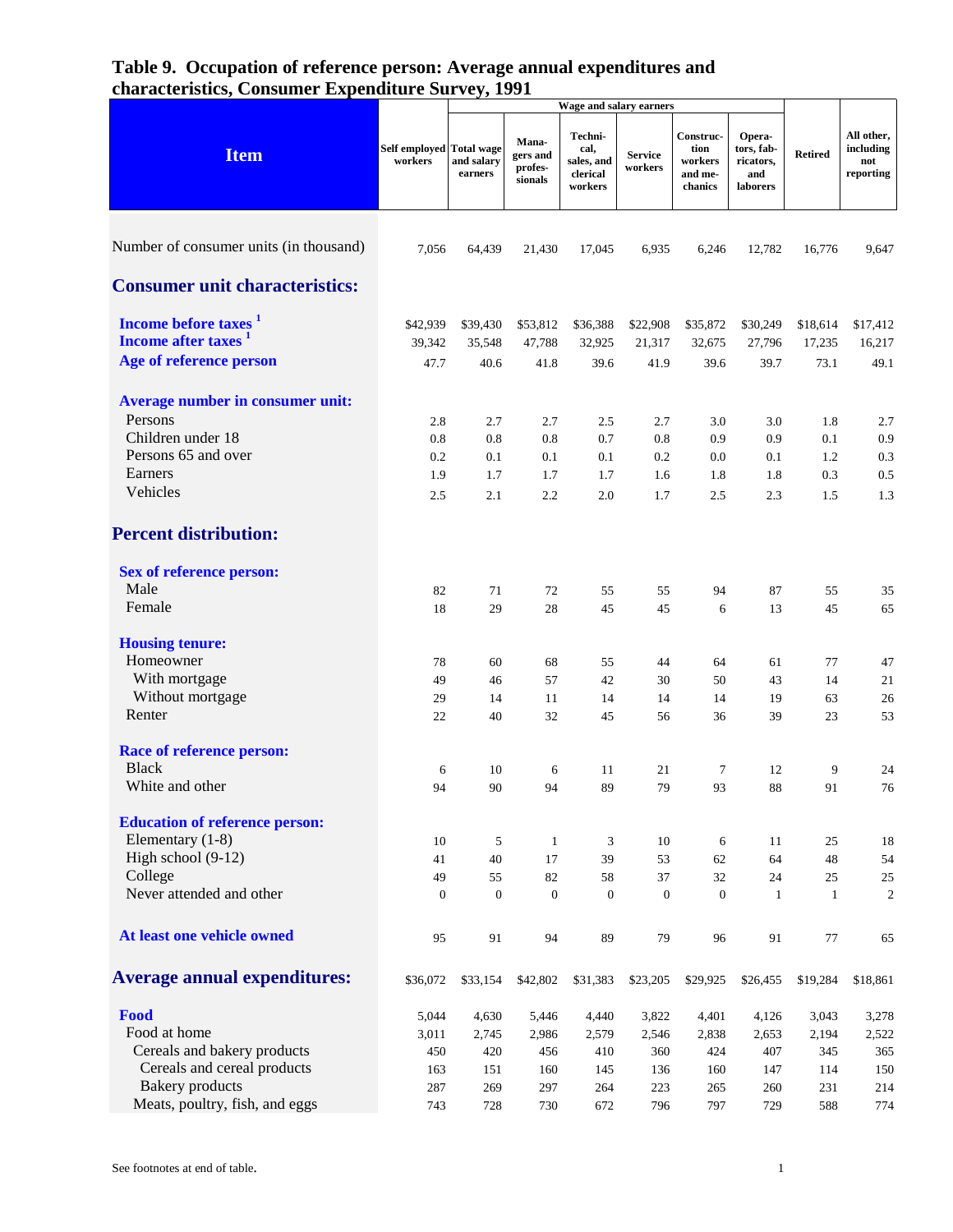|                                       |                                     |                       |                                         | Wage and salary earners                              |                           |                                                    |                                                      |                |                                             |
|---------------------------------------|-------------------------------------|-----------------------|-----------------------------------------|------------------------------------------------------|---------------------------|----------------------------------------------------|------------------------------------------------------|----------------|---------------------------------------------|
| <b>Item</b>                           | Self employed Total wage<br>workers | and salary<br>earners | Mana-<br>gers and<br>profes-<br>sionals | Techni-<br>cal,<br>sales, and<br>clerical<br>workers | <b>Service</b><br>workers | Construc-<br>tion<br>workers<br>and me-<br>chanics | Opera-<br>tors, fab-<br>ricators,<br>and<br>laborers | <b>Retired</b> | All other,<br>including<br>not<br>reporting |
| Beef                                  | 231                                 | 238                   | 240                                     | 223                                                  | 261                       | 272                                                | 226                                                  | 188            | 232                                         |
| Pork                                  | 154                                 | 142                   | 130                                     | 130                                                  | 158                       | 169                                                | 156                                                  | 132            | 179                                         |
| Other meats                           | 103                                 | 107                   | 109                                     | 96                                                   | 106                       | 113                                                | 117                                                  | 84             | 102                                         |
| Poultry                               | 130                                 | 126                   | 131                                     | 117                                                  | 136                       | 140                                                | 118                                                  | 90             | 142                                         |
| Fish and seafood                      | 94                                  | 84                    | 93                                      | 76                                                   | 98                        | 67                                                 | 80                                                   | 66             | 78                                          |
| Eggs                                  | 32                                  | 31                    | 27                                      | 29                                                   | 36                        | 36                                                 | 33                                                   | 27             | 40                                          |
| Dairy products                        | 333                                 | 306                   | 333                                     | 288                                                  | 261                       | 312                                                | 308                                                  | 240            | 277                                         |
| Fresh milk and cream                  | 144                                 | 132                   | 137                                     | 121                                                  | 116                       | 145                                                | 142                                                  | 109            | 136                                         |
| Other dairy products                  | 188                                 | 174                   | 197                                     | 166                                                  | 145                       | 167                                                | 166                                                  | 131            | 141                                         |
| Fruits and vegetables                 | 534                                 | 431                   | 500                                     | 405                                                  | 385                       | 420                                                | 388                                                  | 389            | 408                                         |
| Fresh fruits                          | 191                                 | 132                   | 160                                     | 127                                                  | 112                       | 117                                                | 114                                                  | 125            | 109                                         |
| Fresh vegetables                      | 153                                 | 126                   | 144                                     | 114                                                  | 117                       | 135                                                | 115                                                  | 112            | 137                                         |
| Processed fruits                      | 109                                 | 98                    | 114                                     | 98                                                   | 82                        | 90                                                 | 88                                                   | 89             | 89                                          |
| Processed vegetables                  | 81                                  | 74                    | 81                                      | 66                                                   | 74                        | 78                                                 | 70                                                   | 63             | 73                                          |
| Other food at home                    | 951                                 | 861                   | 967                                     | 804                                                  | 744                       | 884                                                | 821                                                  | 633            | 699                                         |
| Sugar and other sweets                | 129                                 | 101                   | 106                                     | 100                                                  | 91                        | 107                                                | 98                                                   | 91             | 95                                          |
| Fats and oils                         | 90                                  | 71                    | 74                                      | 65                                                   | 67                        | 78                                                 | 73                                                   | 65             | 73                                          |
| Miscellaneous foods                   | 407                                 | 404                   | 454                                     | 383                                                  | 353                       | 402                                                | 384                                                  | 284            | 301                                         |
| Nonalcoholic beverages                | 255                                 | 238                   | 259                                     | 217                                                  | 208                       | 264                                                | 241                                                  | 167            | 202                                         |
| Food prep by cu, out-of-town trips    | 70                                  | 46                    | 73                                      | 39                                                   | 25                        | 32                                                 | 26                                                   | 27             | 28                                          |
| Food away from home                   | 2,033                               | 1,885                 | 2,459                                   | 1,861                                                | 1,277                     | 1,563                                              | 1,474                                                | 849            | 756                                         |
| <b>Alcoholic beverages</b>            | 363                                 | 341                   | 437                                     | 327                                                  | 246                       | 290                                                | 284                                                  | 163            | 159                                         |
| <b>Housing</b>                        | 10,933                              | 10,214                | 13,355                                  | 9,826                                                | 7,543                     | 8,851                                              | 7,597                                                | 6,309          | 6,667                                       |
| Shelter                               | 6,139                               | 5,898                 | 7,925                                   | 5,727                                                | 4,168                     | 4,997                                              | 4,108                                                | 3,026          | 3,540                                       |
| Owned dwellings                       | 4,589                               | 3,744                 | 5,515                                   | 3,383                                                | 1,949                     | 3,216                                              | 2,489                                                | 1,914          | 1,602                                       |
| Mortgage interest and charges         | 2,785                               | 2,435                 | 3,649                                   | 2,187                                                | 1,206                     | 2,151                                              | 1,537                                                | 370            | 663                                         |
| Property taxes                        | 1,081                               | 791                   | 1,103                                   | 748                                                  | 433                       | 673                                                | 576                                                  | 830            | 493                                         |
| Maintenance, repairs, insurance,      |                                     |                       |                                         |                                                      |                           |                                                    |                                                      |                |                                             |
| other expenses                        | 723                                 | 518                   | 763                                     | 448                                                  | 310                       | 392                                                | 376                                                  | 714            | 446                                         |
| Rented dwellings                      | 1,110                               | 1,793                 | 1,776                                   | 2,004                                                | 2,093                     | 1,586                                              | 1,478                                                | 890            | 1,778                                       |
| Other lodging                         | 440                                 | 361                   | 634                                     | 340                                                  | 126                       | 194                                                | 141                                                  | 221            | 160                                         |
| Utilities, fuels, and public services | 2,411                               | 2,033                 | 2,303                                   | 1,961                                                | 1,734                     | 1,972                                              | 1,867                                                | 1,753          | 1,805                                       |
| Natural gas                           | 246                                 | 249                   | 285                                     | 242                                                  | 214                       | 232                                                | 225                                                  | 249            | 257                                         |
| Electricity                           | 1,009                               | 821                   | 931                                     | 774                                                  | 694                       | 813                                                | 772                                                  | 701            | 710                                         |
| Fuel oil and other fuels              | 138                                 | 89                    | 85                                      | 92                                                   | 66                        | 94                                                 | $100\,$                                              | 141            | 98                                          |
| Telephone services                    | 770                                 | 655                   | 741                                     | 645                                                  | 601                       | 615                                                | 572                                                  | 446            | 560                                         |
| Water and other public services       | 249                                 | 219                   | 261                                     | 208                                                  | 158                       | 218                                                | 199                                                  | 216            | 180                                         |
| Household operations                  | 549                                 | 481                   | 771                                     | 439                                                  | 194                       | 371                                                | 264                                                  | 386            | 260                                         |
| Personal services                     | 198                                 | 255                   | 350                                     | 244                                                  | 124                       | 250                                                | 184                                                  | 126            | $77\,$                                      |
| Other household expenses              | 351                                 | 226                   | 421                                     | 195                                                  | 70                        | 121                                                | 80                                                   | 261            | 183                                         |
| Housekeeping supplies                 | 520                                 | 439                   | 548                                     | 433                                                  | 337                       | 381                                                | 357                                                  | 363            | 338                                         |
| Laundry and cleaning supplies         | 129                                 | 121                   | 131                                     | 110                                                  | 111                       | 115                                                | 128                                                  | 88             | 128                                         |
| Other household products              | 238                                 | 192                   | 240                                     | 196                                                  | 132                       | 179                                                | 149                                                  | 157            | 133                                         |
| Postage and stationery                | 153                                 | 126                   | 177                                     | 127                                                  | 94                        | 87                                                 | 80                                                   | 118            | $77 \,$                                     |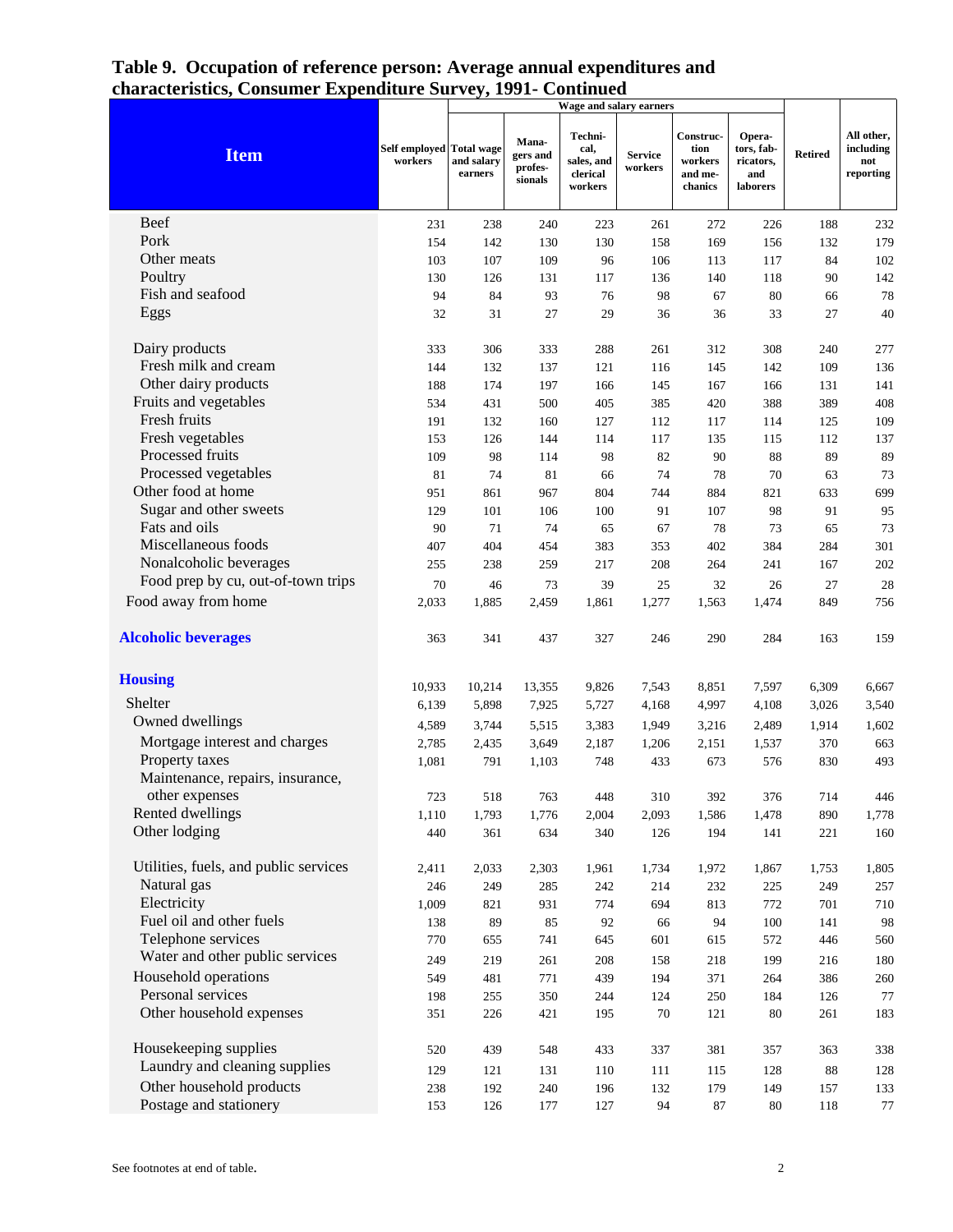|                                            |                                     |                       | Wage and salary earners                 |                                                      |                           |                                                    |                                                      |                |                                             |
|--------------------------------------------|-------------------------------------|-----------------------|-----------------------------------------|------------------------------------------------------|---------------------------|----------------------------------------------------|------------------------------------------------------|----------------|---------------------------------------------|
| <b>Item</b>                                | Self employed Total wage<br>workers | and salary<br>earners | Mana-<br>gers and<br>profes-<br>sionals | Techni-<br>cal,<br>sales, and<br>clerical<br>workers | <b>Service</b><br>workers | Construc-<br>tion<br>workers<br>and me-<br>chanics | Opera-<br>tors, fab-<br>ricators,<br>and<br>laborers | <b>Retired</b> | All other,<br>including<br>not<br>reporting |
| Household furnishings and equipment        | 1,314                               | 1,363                 | 1,809                                   | 1,267                                                | 1,109                     | 1,130                                              | 1,001                                                | 781            | 723                                         |
| Household textiles                         | 74                                  | 112                   | 124                                     | 124                                                  | 94                        | 86                                                 | 99                                                   | 81             | 63                                          |
| Furniture                                  | 321                                 | 341                   | 479                                     | 282                                                  | 276                       | 287                                                | 249                                                  | 169            | 180                                         |
| Floor coverings                            | 94                                  | 126                   | 112                                     | 149                                                  | 29                        | 104                                                | 183                                                  | 83             | 118                                         |
| Major appliances                           | 166                                 | 141                   | 177                                     | 119                                                  | 126                       | 139                                                | 120                                                  | 117            | 75                                          |
| Small appliances, miscellaneous            |                                     |                       |                                         |                                                      |                           |                                                    |                                                      |                |                                             |
| housewares                                 | 108                                 | 86                    | 123                                     | 72                                                   | 81                        | 65                                                 | 60                                                   | 64             | 47                                          |
| Miscellaneous household equipment          | 551                                 | 556                   | 794                                     | 521                                                  | 502                       | 449                                                | 291                                                  | 266            | 241                                         |
|                                            |                                     |                       |                                         |                                                      |                           |                                                    |                                                      |                |                                             |
| <b>Apparel and services</b>                | 2,007                               | 1,962                 | 2,612                                   | 1,916                                                | 1,589                     | 1,385                                              | 1,452                                                | 959            | 1,320                                       |
| Men and boys                               | 547                                 | 494                   | 668                                     | 451                                                  | 365                       | 397                                                | 390                                                  | 188            | 304                                         |
| Men, 16 and over                           | 472                                 | 395                   | 555                                     | 362                                                  | 288                       | 285                                                | 291                                                  | 161            | 219                                         |
| Boys, 2 to 15                              | 75                                  | 100                   | 113                                     | 89                                                   | 77                        | 112                                                | 100                                                  | 26             | 85                                          |
| Women and girls                            | 838                                 | 781                   | 1,047                                   | 804                                                  | 634                       | 496                                                | 538                                                  | 436            | 549                                         |
| Women, 16 and over                         | 744                                 | 662                   | 900                                     | 698                                                  | 516                       | 392                                                | 441                                                  | 407            | 463                                         |
| Girls, 2 to 15                             | 94                                  | 119                   | 147                                     | 106                                                  | 118                       | 104                                                | 96                                                   | 29             | 86                                          |
| Children under 2                           | 78                                  | 93                    | 96                                      | 92                                                   | 79                        | 101                                                | 94                                                   | 32             | 101                                         |
| Footwear                                   | 207                                 | 265                   | 321                                     | 256                                                  | 269                       | 176                                                | 232                                                  | 170            | 229                                         |
| Other apparel products and services        | 338                                 | 328                   | 479                                     | 313                                                  | 242                       | 215                                                | 197                                                  | 133            | 137                                         |
| <b>Transportation</b>                      | 5,924                               | 5,964                 | 7,374                                   | 5,627                                                | 3,446                     | 5,927                                              | 5,438                                                | 3,066          | 2,763                                       |
| Vehicle purchases (net outlay)             | 2,413                               | 2,483                 | 3,220                                   | 2,292                                                | 1,014                     | 2,538                                              | 2,274                                                | 1,152          | 1,072                                       |
| Cars and trucks, new                       | 869                                 | 1,282                 | 1,875                                   | 1,227                                                | 221                       | 1,313                                              | 922                                                  | 743            | 450                                         |
| Cars and trucks, used                      | 1,534                               | 1,172                 | 1,314                                   | 1,021                                                | 790                       | 1,208                                              | 1,324                                                | 409            | 621                                         |
| Other vehicles                             | 10                                  | 29                    | 31                                      | 44                                                   | 3                         | 18                                                 | 28                                                   | $\mathbf{0}$   | -1                                          |
| Gasoline and motor oil                     | 1,132                               | 1,138                 | 1,187                                   | 1,066                                                | 874                       | 1,317                                              | 1,209                                                | 604            | 622                                         |
| Other vehicle expenses                     | 2,007                               | 2,006                 | 2,449                                   | 1,936                                                | 1,349                     | 1,895                                              | 1,773                                                | 1,094          | 883                                         |
| Vehicle finance charges                    | 364                                 | 350                   | 389                                     | 317                                                  | 262                       | 382                                                | 360                                                  | 84             | 109                                         |
| Maintenance and repairs                    | 726                                 | 688                   | 827                                     | 683                                                  | 434                       | 645                                                | 623                                                  | 432            | 343                                         |
| Vehicle insurance                          | 665                                 | 697                   | 837                                     | 673                                                  | 492                       | 687                                                | 610                                                  | 443            | 325                                         |
| Vehicle rental, leases, licenses, other    |                                     |                       |                                         |                                                      |                           |                                                    |                                                      |                |                                             |
| charges                                    | 252                                 | 272                   | 396                                     | 263                                                  | 161                       | 182                                                | 179                                                  | 134            | 107                                         |
| Public transportation                      | 373                                 | 336                   | 518                                     | 334                                                  | $209\,$                   | 176                                                | 182                                                  | 216            | 187                                         |
|                                            |                                     |                       |                                         |                                                      |                           |                                                    |                                                      |                |                                             |
| <b>Health care</b>                         | 2,121                               | 1,394                 | 1,659                                   | 1,321                                                | 1,267                     | 1,285                                              | 1,175                                                | 2,096          | 1,260                                       |
| Health insurance                           | 985                                 | 536                   | 647                                     | 525                                                  | 466                       | 469                                                | 436                                                  | 1,092          | 458                                         |
| Medical services                           | 761                                 | 562                   | 652                                     | 527                                                  | 551                       | 549                                                | 470                                                  | 484            | 479                                         |
| <b>Drugs</b>                               | 289                                 | 201                   | 229                                     | 187                                                  | 183                       | 185                                                | 190                                                  | 417            | 274                                         |
| Medical supplies                           | $87\,$                              | 96                    | 131                                     | 81                                                   | 67                        | 82                                                 | 80                                                   | 102            | 49                                          |
| <b>Entertainment</b>                       | 1,648                               | 1,749                 | 2,277                                   | 1,560                                                | 1,391                     | 1,712                                              | 1,334                                                | 724            | 782                                         |
| Fees and admissions                        | 489                                 | 440                   | 687                                     | 423                                                  | 234                       | 288                                                | 234                                                  | 212            | 169                                         |
| Television, radios, sound equipment        | 552                                 | 537                   | 660                                     | 520                                                  | 459                       | 493                                                | 421                                                  | 259            | 304                                         |
| Pets, toys, and playground equipment       | 282                                 | 316                   | 393                                     | 295                                                  | 210                       | 389                                                | 238                                                  | 125            | 205                                         |
| Other supplies, equipment, and services    | 325                                 | 456                   | 537                                     | 322                                                  | 488                       | 542                                                | 441                                                  | 127            | 104                                         |
|                                            |                                     |                       |                                         |                                                      |                           |                                                    |                                                      |                |                                             |
| <b>Personal care products and services</b> | 438                                 | 432                   | 532                                     | 428                                                  | 342                       | 355                                                | 362                                                  | 302            | 303                                         |
| <b>Reading</b>                             | 205                                 | 174                   | 253                                     | 171                                                  | 103                       | 123                                                | 108                                                  | 146            | 90                                          |
|                                            |                                     |                       |                                         |                                                      |                           |                                                    |                                                      |                |                                             |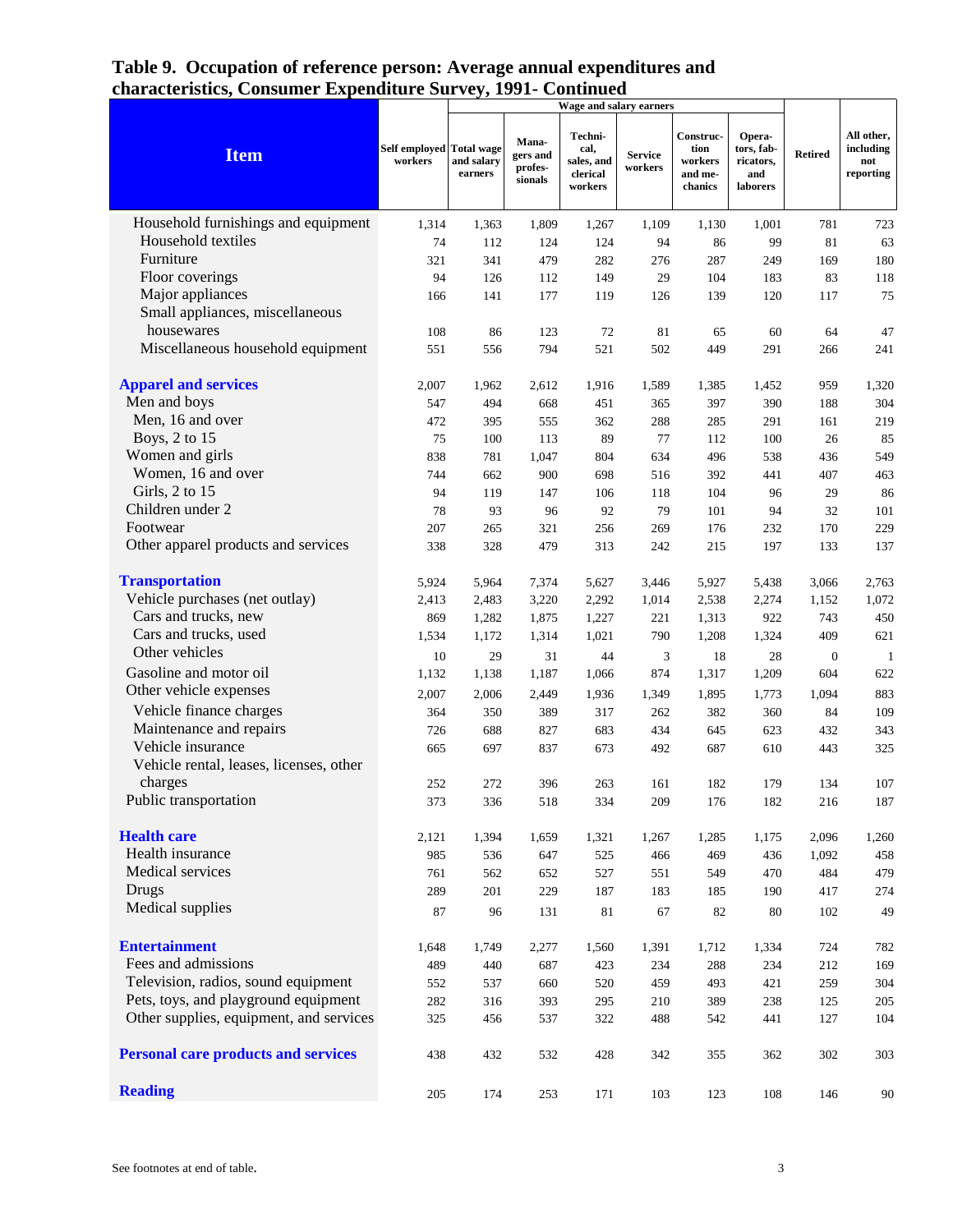|                                                                                                                                                                                                                                                                                                                                                                                                                                                                                                                                             |                                                                                                         |                                                                                                       |                                                                                                          | Wage and salary earners                                                                             |                                                                                                      |                                                                                                   |                                                                                                  |                                                                                                     |                                                                                                       |
|---------------------------------------------------------------------------------------------------------------------------------------------------------------------------------------------------------------------------------------------------------------------------------------------------------------------------------------------------------------------------------------------------------------------------------------------------------------------------------------------------------------------------------------------|---------------------------------------------------------------------------------------------------------|-------------------------------------------------------------------------------------------------------|----------------------------------------------------------------------------------------------------------|-----------------------------------------------------------------------------------------------------|------------------------------------------------------------------------------------------------------|---------------------------------------------------------------------------------------------------|--------------------------------------------------------------------------------------------------|-----------------------------------------------------------------------------------------------------|-------------------------------------------------------------------------------------------------------|
| <b>Item</b>                                                                                                                                                                                                                                                                                                                                                                                                                                                                                                                                 | Self employed Total wage<br>workers                                                                     | and salary<br>earners                                                                                 | Mana-<br>gers and<br>profes-<br>sionals                                                                  | Techni-<br>cal,<br>sales, and<br>clerical<br>workers                                                | <b>Service</b><br>workers                                                                            | Construc-<br>tion<br>workers<br>and me-<br>chanics                                                | Opera-<br>tors, fab-<br>ricators,<br>and<br>laborers                                             | <b>Retired</b>                                                                                      | All other,<br>including<br>not<br>reporting                                                           |
| <b>Education</b>                                                                                                                                                                                                                                                                                                                                                                                                                                                                                                                            | 471                                                                                                     | 559                                                                                                   | 832                                                                                                      | 567                                                                                                 | 367                                                                                                  | 369                                                                                               | 290                                                                                              | 73                                                                                                  | 324                                                                                                   |
| <b>Tobacco products and smoking</b><br>supplies                                                                                                                                                                                                                                                                                                                                                                                                                                                                                             | 296                                                                                                     | 301                                                                                                   | 220                                                                                                      | 274                                                                                                 | 342                                                                                                  | 380                                                                                               | 411                                                                                              | 162                                                                                                 | 297                                                                                                   |
| <b>Miscellaneous</b>                                                                                                                                                                                                                                                                                                                                                                                                                                                                                                                        | 1,409                                                                                                   | 942                                                                                                   | 1,213                                                                                                    | 886                                                                                                 | 546                                                                                                  | 924                                                                                               | 787                                                                                              | 552                                                                                                 | 436                                                                                                   |
| <b>Cash contributions</b>                                                                                                                                                                                                                                                                                                                                                                                                                                                                                                                   | 1,134                                                                                                   | 966                                                                                                   | 1,491                                                                                                    | 887                                                                                                 | 408                                                                                                  | 836                                                                                               | 558                                                                                              | 1,167                                                                                               | 333                                                                                                   |
| <b>Personal insurance and pensions</b><br>Life and other personal insurance<br>Pensions and Social Security                                                                                                                                                                                                                                                                                                                                                                                                                                 | 4,077<br>595<br>3,482                                                                                   | 3,525<br>395<br>3,131                                                                                 | 5,101<br>601                                                                                             | 3,155<br>316<br>2,838                                                                               | 1,794<br>210<br>1,583                                                                                | 3,087<br>337                                                                                      | 2,531<br>281<br>2,251                                                                            | 522<br>216<br>307                                                                                   | 848<br>167<br>681                                                                                     |
| Sources of income and taxes: 1                                                                                                                                                                                                                                                                                                                                                                                                                                                                                                              |                                                                                                         |                                                                                                       | 4,500                                                                                                    |                                                                                                     |                                                                                                      | 2,750                                                                                             |                                                                                                  |                                                                                                     |                                                                                                       |
| <b>Money income before taxes</b><br>Wages and salaries<br>Self-employment income<br>Social Security, private and<br>government retirement<br>Interest, dividends, rental income, other<br>property income<br>Unemployment and workers'<br>compensation, veterans' benefits<br>Public assistance, supplemental<br>security income, food stamps<br>Regular contributions for support<br>Other income<br>Personal taxes <sup>1</sup><br>Federal income taxes<br>State and local income taxes<br>Other taxes<br>Income after taxes <sup>1</sup> | 42,939<br>10,112<br>25,788<br>3,463<br>2,678<br>194<br>177<br>449<br>78<br>3,596<br>2,850<br>542<br>204 | 39,430<br>35,576<br>1,252<br>1,127<br>640<br>224<br>168<br>289<br>154<br>3,882<br>2,970<br>788<br>124 | 53,812<br>48,017<br>2,835<br>1,226<br>1,049<br>150<br>56<br>298<br>181<br>6,025<br>4,677<br>1,167<br>181 | 36,388<br>32,989<br>664<br>1,157<br>662<br>160<br>188<br>414<br>154<br>3,463<br>2,620<br>735<br>108 | 22,908<br>19,609<br>$-43$<br>1,920<br>236<br>173<br>480<br>313<br>220<br>1,591<br>1,143<br>354<br>94 | 35,872<br>33,341<br>485<br>720<br>378<br>465<br>127<br>250<br>105<br>3,197<br>2,455<br>632<br>110 | 30,249<br>28,064<br>492<br>690<br>275<br>344<br>177<br>108<br>100<br>2,453<br>1,840<br>537<br>75 | 18,614<br>2,555<br>189<br>12,941<br>2,540<br>111<br>123<br>96<br>58<br>1,379<br>1,031<br>208<br>141 | 17,412<br>6,729<br>1,634<br>3,816<br>1,393<br>667<br>2,561<br>494<br>118<br>1,194<br>948<br>160<br>86 |
| <b>Addenda:</b>                                                                                                                                                                                                                                                                                                                                                                                                                                                                                                                             | 39,342                                                                                                  | 35,548                                                                                                | 47,788                                                                                                   | 32,925                                                                                              | 21,317                                                                                               | 32,675                                                                                            | 27,796                                                                                           | 17,235                                                                                              | 16,217                                                                                                |
| Net change in total assets and<br><b>liabilities</b><br>Net change in total assets<br>Net change in total liabilities                                                                                                                                                                                                                                                                                                                                                                                                                       | 1,334<br>4,582<br>3,249                                                                                 | 258<br>3,622<br>3,364                                                                                 | 2,400<br>6,384<br>3,984                                                                                  | -889<br>2,531<br>3,420                                                                              | 557<br>2,090<br>1,533                                                                                | $-2,990$<br>1,457<br>4,447                                                                        | $-380$<br>2,336<br>2,715                                                                         | 561<br>669<br>109                                                                                   | 1,181<br>1,786<br>604                                                                                 |
| <b>Other financial information</b>                                                                                                                                                                                                                                                                                                                                                                                                                                                                                                          |                                                                                                         |                                                                                                       |                                                                                                          |                                                                                                     |                                                                                                      |                                                                                                   |                                                                                                  |                                                                                                     |                                                                                                       |
| Other money receipts                                                                                                                                                                                                                                                                                                                                                                                                                                                                                                                        | 724                                                                                                     | 277                                                                                                   | 501                                                                                                      | 207                                                                                                 | 75                                                                                                   | 163                                                                                               | 162                                                                                              | 369                                                                                                 | 191                                                                                                   |